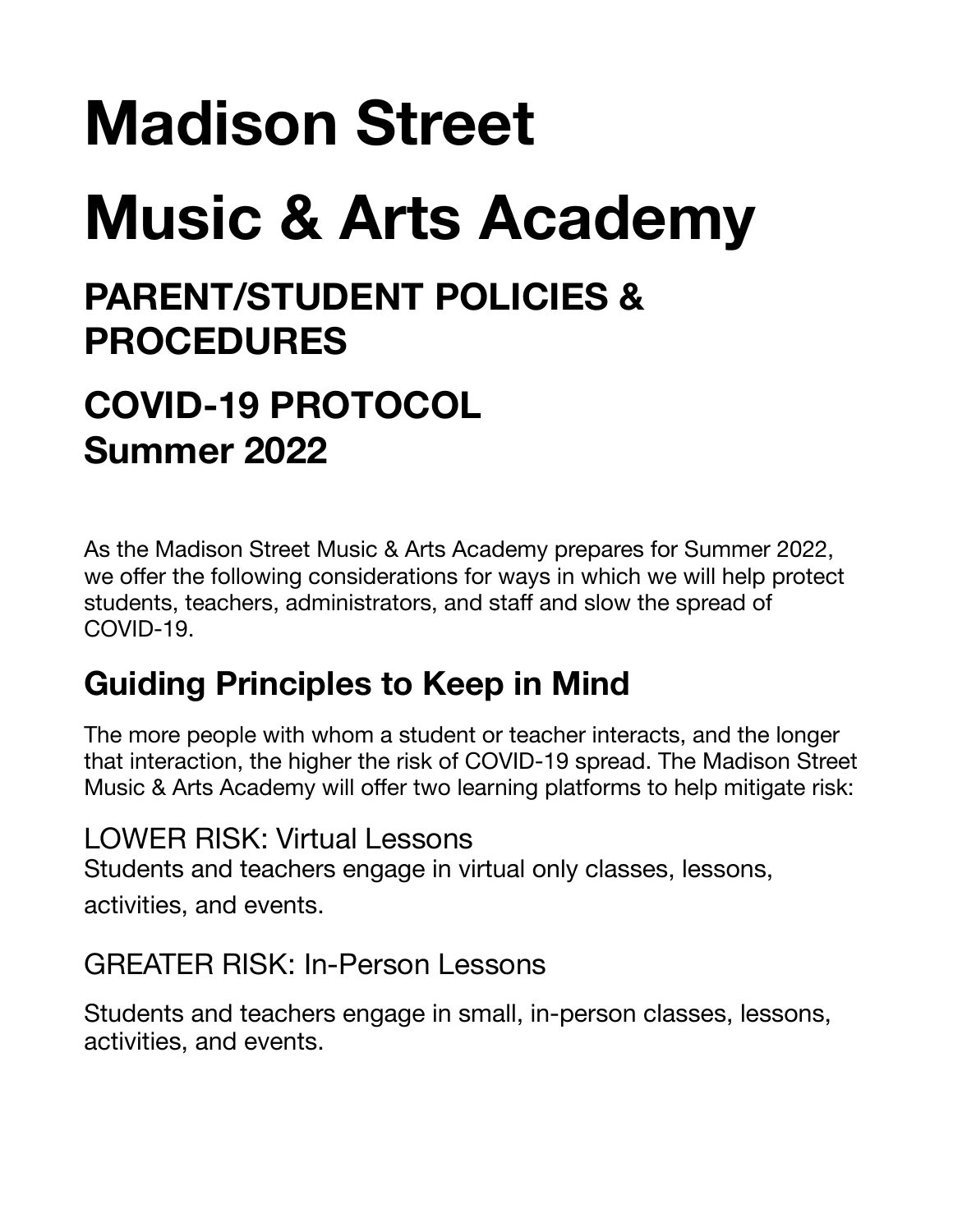## **COVID-19 GUIDANCE**

#### **Guidance for Students & Teachers Who Have Tested Positive for COVID-19**

#### STUDENT OR TEACHER DIAGNOSED WITH COVID-19

A student or teacher diagnosed with COVID-19 with symptoms may return to the Music & Arts Academy after:

- 3 days with no fever **AND**
- Respiratory symptoms have improved (e.g. cough, shortness of breath) **AND**
- 10 days since symptoms first appeared **OR**
- A negative COVID test

#### STUDENT OR TEACHER DIAGNOSED WITH COVID-19

A student or teacher diagnosed with COVID-19 but without symptoms may return to the Music & Arts Academy after:

10 days have passed since testing positive **OR** 

A negative COVID test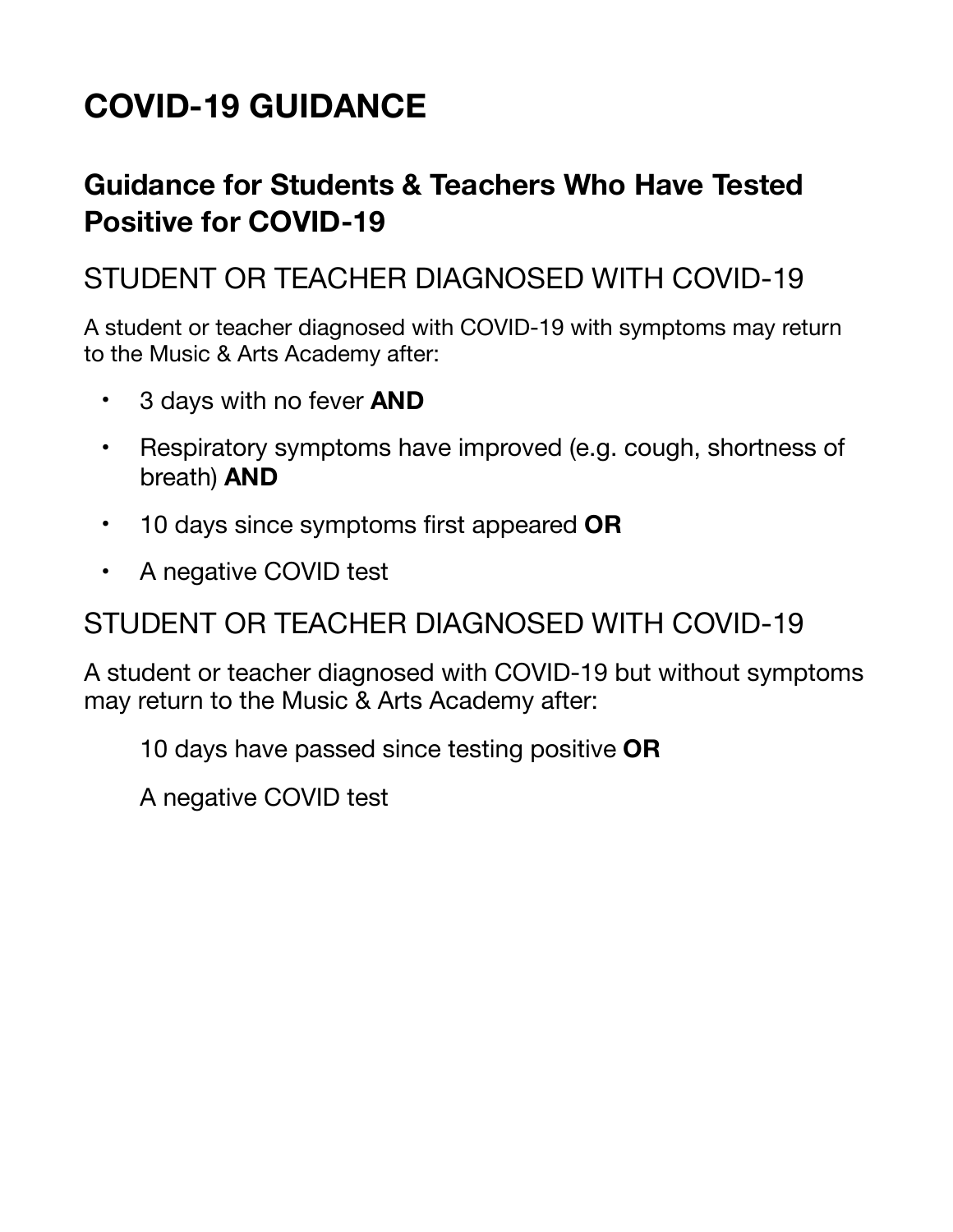#### **POLICIES AND PROCEDURES FOR VIRTUAL LESSONS**

- 1. Instructors will contact students to arrange a weekly lesson time.
- 2. Students must have reliable internet access and a computer and/or mobile device that supports Zoom or FaceTime.
- 3. If internet connection fails, the instructor will work with the student to arrange a make-up lesson.
- 4. Tuition for Summer 2022 is non-refundable after the second week of the semester.

## **POLICIES AND PROCEDURES FOR**

## **IN-PERSON LESSONS**

- 1. Instructors will contact students to arrange a weekly lesson time and/or group lesson time (for Suzuki).
- 2. Cloth face coverings are **OPTIONAL** for both students and instructors.
- 3. Tuition for Summer 2022 is non-refundable after the second week of the semester.
- 4. If In-Person lessons are forced to pivot to virtual learning and parents/ students do not wish to continue in this medium, the option will be given to credit remaining classes/lessons for Fall 2022. **Refunds for Summer 2022 will not be issued because of pivoting to virtual learning.**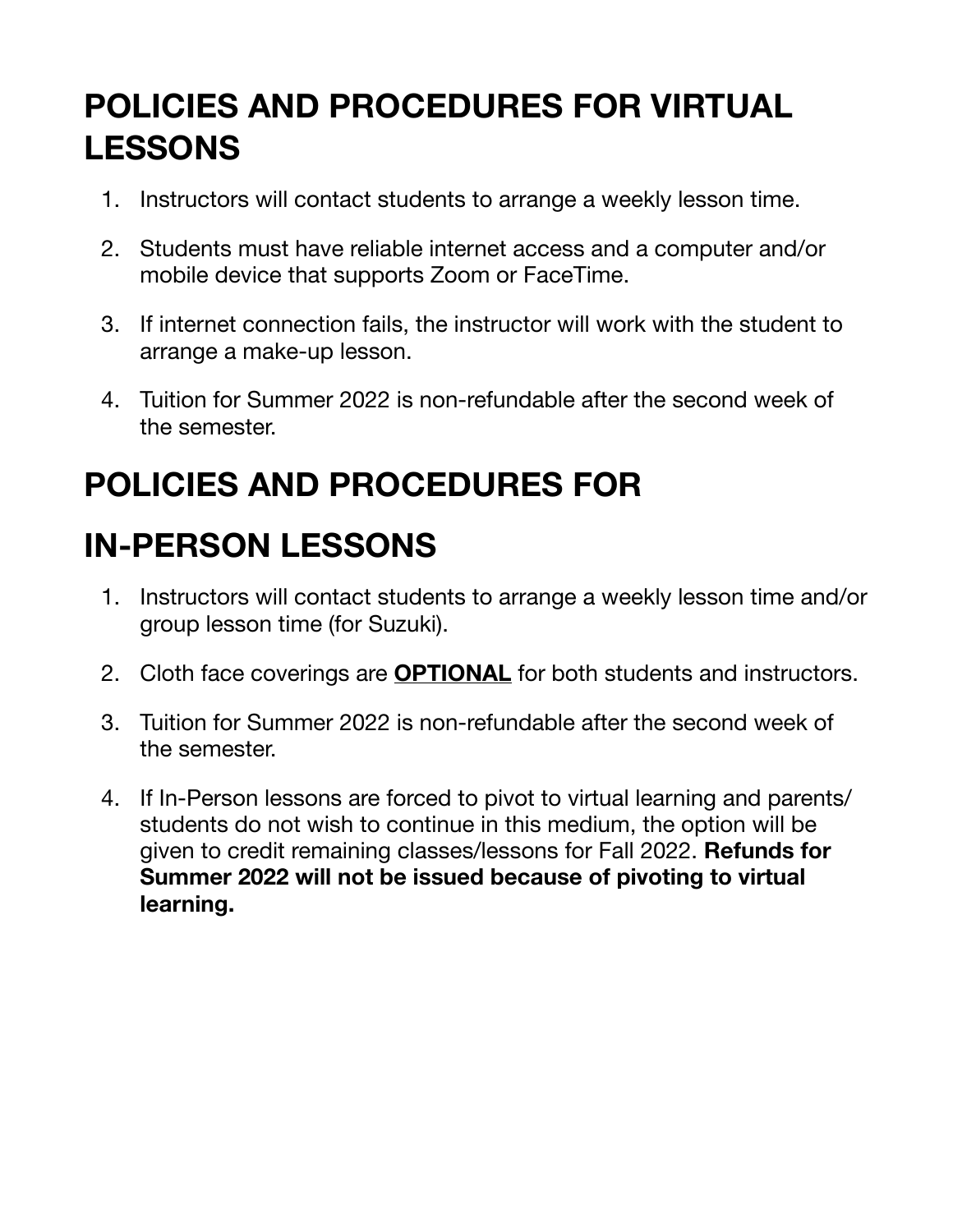## **ATTENDANCE POLICY FOR ALL PROGRAMS**

Attendance is vital for the progress of each student. In many cases, the student's commitment to attendance becomes imperative for the success of their study of an instrument. In the event that a lesson or class must be missed, students and/or parents are asked to give at least 24- hours notice whenever possible **directly to the student's instructor.** Parents and instructors are highly encouraged to share phone numbers/emails in order to ensure clear lines of communication. In the event that a student has to miss a lesson, a make-up lesson may be given at the discretion of the instructor, but instructors are NOT required to make up the lesson. If an instructor has to cancel the lesson, the lesson will be made up at a time mutually convenient for the instructor and student.

Students should arrive on time for lessons and classes. In the event that a student arrives late for their lesson, the missed time will not be made up.

The Music & Arts Academy will provide make-up lessons for time missed due to inclement weather. Cancellation of lessons/classes due to inclement weather will be made at the discretion of The Music & Arts Academy administration. Announcements of closure will be sent out via email and will be posted on the MSMAA Facebook page.

## **CURRICULUM AND CONTENT**

The Music & Arts Academy offers course instruction and private lessons in a wide variety of areas and subjects from the arts. The curriculum of each area is determined by the instructor, based on the needs and specializations of faculty and students. Each area offers a unique, custom curriculum for every individual student.

## **PRACTICE TIME**

One of the most fundamentally essential behaviors in cultivating high-quality artisanship in any area is the repetition and reinforcement that comes from regular and intensive practice. All Music & Arts Academy students, regardless of the area of study, are expected to practice regularly. Specific weekly practice times may be assigned by individual instructors. This is the equivalent of "homework" in the arts, and students are assessed based on the work they put into their area outside the classroom.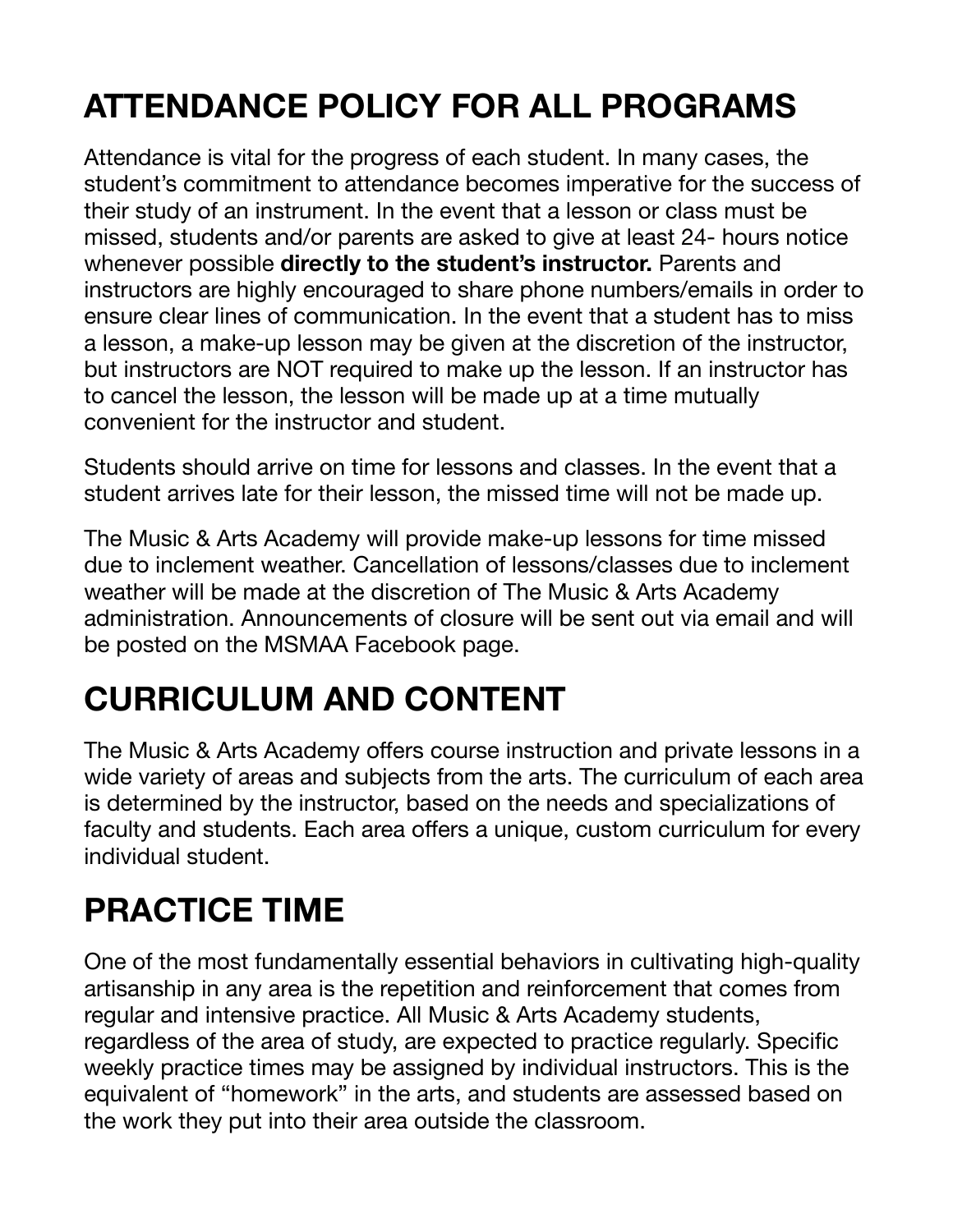When an assignment is made by an instructor, it is done so with the expectation that the student will complete the assigned practice time and will come to the next lesson prepared to exhibit for the instructor the work that they have done.

Students who exhibit a tendency to avoid practice or who do not input sufficient effort are subject to teacher reassignment or dismissal from the program.

Students who practice more will excel faster and in a more meaningful way than students who only do "the bare minimum."

#### **COMMUNICATION**

Parents and/or students may correspond with Music & Arts Academy administration by emailing the following:

[musicandarts@madisonstreetumc.org](mailto:musicandarts@madisonstreetumc.org)

Clair Susong, Director of Summer Programs

#### **INSTRUCTIONAL POLICIES**

#### PARENTS IN THE CLASSROOM

Unless participating in the Kindermusik, Suzuki, or other similar program that requires parental involvement, parents/guardians are not permitted in the lessons unless given express permission by the instructor.

#### ELECTRONIC DEVICES

Unless participating in The Virtual Academy, electronic devices such as computers, tablets, and phones are to be used ONLY as teaching aids or instructional tools. Students must put away all electronic devices upon entering the classroom or studio space.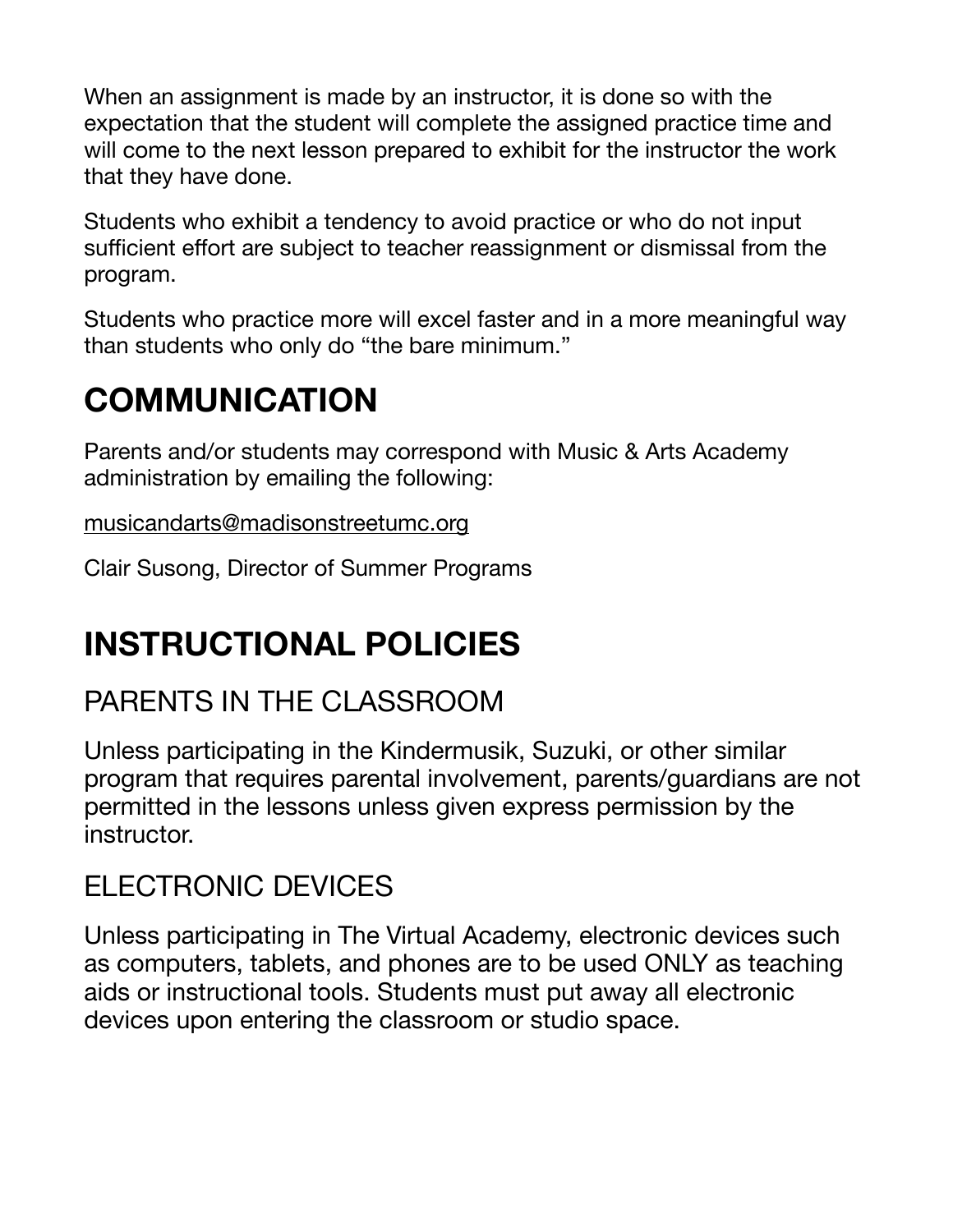#### FOOD, SNACKS, AND GUM

There is to be absolutely NO FOOD or DRINK in the hallways, offices, studios, or any other space at any time at The Music & Arts Academy. With the exception of bottled water, students may not have any type of consumables while in a classroom or while participating in any Music & Arts Academy activity. This includes all food, soda, snacks, bottled drinks, etc.

#### **DISCIPLINARY POLICY**

#### REPORTING AND DOCUMENTING BEHAVIORAL INFRACTIONS

The Music & Arts Academy will document and maintain records of all behavioral and disciplinary incidents. Instructors are required to report behavioral problems to The Music & Arts Academy Director, who will then make a report with the student's parent/ guardian.

#### EXPECTATIONS FOR STUDENT BEHAVIOR

All students are expected to show respect to others at all times. The Music & Arts Academy requires that all students behave in a reasonable fashion, and exhibit common sense in their actions while participating in all Music & Arts Academy activities. In circumstances where behavior is deemed unacceptable by instructors and/or administration, infractions will be handled on a "3 strikes, you're out" policy:

**1st Strike** Student will be verbally warned of unacceptable behavior.

**2nd Strike** Parent will be notified; student may be placed on disciplinary probation.

**3rd Strike** Student may be removed from the program without refund of tuition.